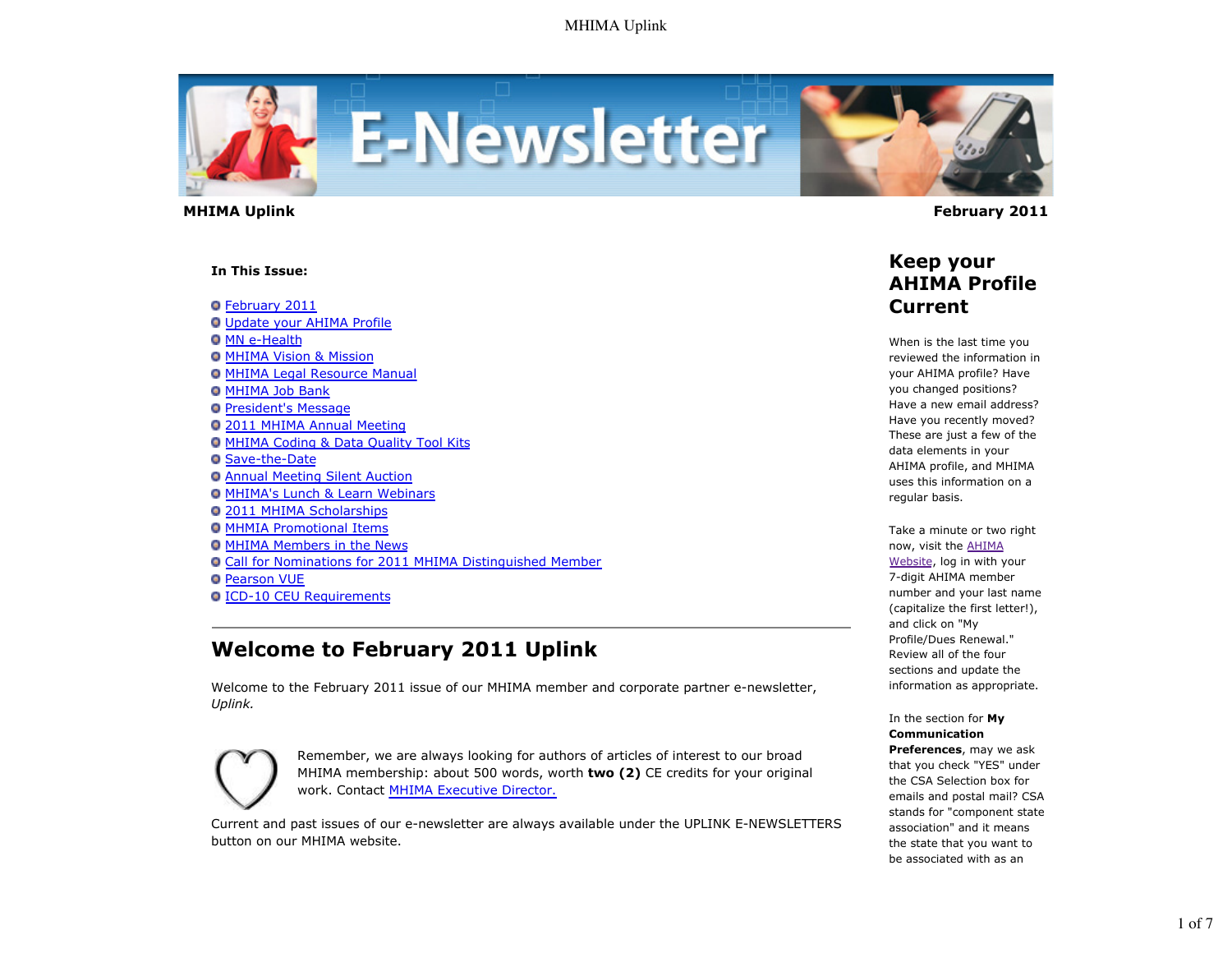MHIMA Uplink

If you would like to unsubscribe to our newsletter, please contact Executive Director.

## **MHIMA Vision & Mission**

**Vision:** The Minnesota Health Information Management Association, together with AHIMA, will set the standard and be the recognized leader in health information management practices, technology, education, research, and advocacy.



**Mission:** MHIMA is committed to the professional development of its members through education, networking, and life-long learning. These commitments promote high quality health information and benefit the public, health care providers, and other clinical data users.

### **President's Message**

Sue Jensen, RHIT MHIMA President



Sue Jensen, RHIT

Mentorship to Friendship

Being able to help others has always come easy to me, whether teaching in a classroom, assisting with meetings, providing training or working hands on with staff. As an adjunct professor, I believed and continue to believe that all HIM professionals have an obligation to mentor students within the HIM profession. I've had the privilege over the past several months to have a local HIM student complete an internship within my business. During this time, this student had to learn a wide variety of different HIM skills. As well, I continue to learn from her. In the past month, we've moved our office into a new location, had a change of staff, and in fact we have hired the student as our new billing clerk. Having a student involved in these processes has helped my staff and me grow personally and professionally. By working together, my staff has grown into a tight knit team learning that each person brings different experiences and knowledge to the group, and together we

achieve the common goal to provide personalized, caring service to our customers.

Through mentoring students over the past several years, I have come to meet many extraordinary people who have become good friends. As time has gone by, I've watched these students grow into outstanding HIM professionals. They have attained leadership positions throughout multiple healthcare organizations. I encourage all HIM professionals to work with their local colleges and HIM AHIMA member. MHIMA uses email and occasionally land mail as our primary means of communication, and if you check "NO" in the email or postal mail boxes, you won't receive either type of communication from us. Thank you!

## **Staying Up To Date with MN e-Health**

If you aren't receiving the weekly electronic MN e-Health Update newsletter, consider signing up for it. This will keep you up to date on issues related to e-Health, including HITECH, Meaningful Use, Privacy & Security and others, as well as provide links to e-Health resources available for your use. To subscribe, click here.

## **MHIMA Legal Resource Manual**

The 2009 Legal Resource Manual remains available



for purchase! This Manual is a complete update of the 2007 version and includes the laws and rules that address the majority of issues that may arise with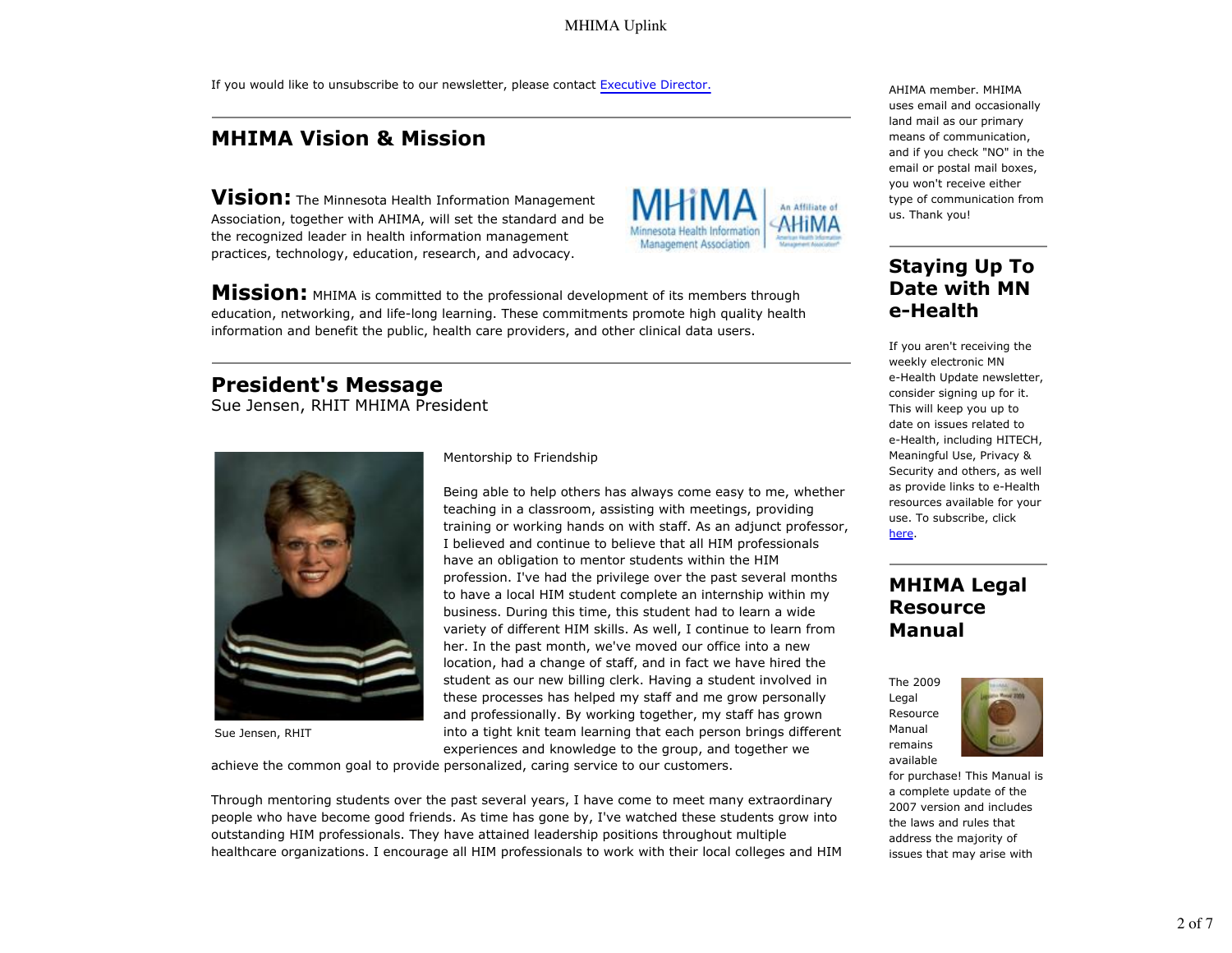#### MHIMA Uplink

programs to engage the students in an internship setting, giving them the opportunity to utilize their skills and knowledge to their fullest potential.

Next, I'd like to note that with the Minnesota legislative elections done and a new legislative session underway, the next few months will prove to be a busy time for the Advocacy Committee. Already, MHIMA has received notice of several items regarding patient records in proposed legislative language. The Committee is looking for members to assist with reviewing the information and volunteer for several different projects. In addition, on January 31, 2011, it was announced that a Florida federal judge found the entire healthcare reform law void and unconstitutional. We have yet to see what changes, if any, this will bring to the HIM profession. Please contact Cathy French if you are interested in participating on this Committee.

MHIMA also continues to offer future webinars in the following areas. Webinars confirmed are:

- February 23, 2011: Clinical Documentation Improvement
- March 16, 2011: ICD-10 Planning and Preparation

Webinars in the planning stages at this time are:

- March 24, 2011: REACH Update
- March 31, 2011: HITECH/HIPAA

We have archived all past webinar presentations and they are available for purchase to utilize for education/training. You will receive 1 CEU for each of the webinars. Please contact our Executive Director if you would like to purchase one of these webinars. You can also order them directly from our website, under the HIM Education/Online Learning page.

Students: Please note the 2011 MHIMA scholarship applications are due by February 28, 2011. As well, REGISTRATION IS OPEN for the 2011 MHIMA Annual Meeting at Treasure Island Casino in Red Wing, MN, April 27-29th.

Happy Valentine's Day to everyone!

Until next month, Sue

Back to Top

### **2011 MHIMA Annual Meeting**

**"Health Information: Innovation and Quality in a Time of Health Care Reform."** Plans are well underway for our 2011 Annual Meeting April 27-29, 2011, at Treasure Island Resort & Casino Convention Center near Red Wing. TI's Convention Center is brand new, and totally smoke free, as is their new tower hotel suite. The convention center and hotel rooms all have complimentary wireless internet as well. Your 2011 Annual Meeting planning team, led by Karen Teufer and Christina Wallner, are planning another great educational, exhibitor show and social event for you!

respect to health information practice. There are many new updates in every chapter. As one member states, "This is truly a valuable resource for anyone that works with health care." It's a compilation of best practices and experience of HIM professionals and the facilities they represent in Minnesota, and it's had extensive legal review.

#### **There will not be another update to the Legal Manual until 2011.**

All HIM Departments should have this Manual in their office for ready reference. It's available on CD only and can be purchased from the MHIMA Store button on the MHIMA website.

### **MHIMA Job Bank**

Are you seeking a job? Are you an employer looking for a potential employee? Is your facility looking for someone with a skill set of MHIMA members? Be sure to check out the MHIMA Job Bank Network on our website, which continues to be very popular and new positions are being posted on a regular basis. Here, you'll find information about registering as a "Job Seeker" or as an "Employer". New positions are posted frequently, so check us out often!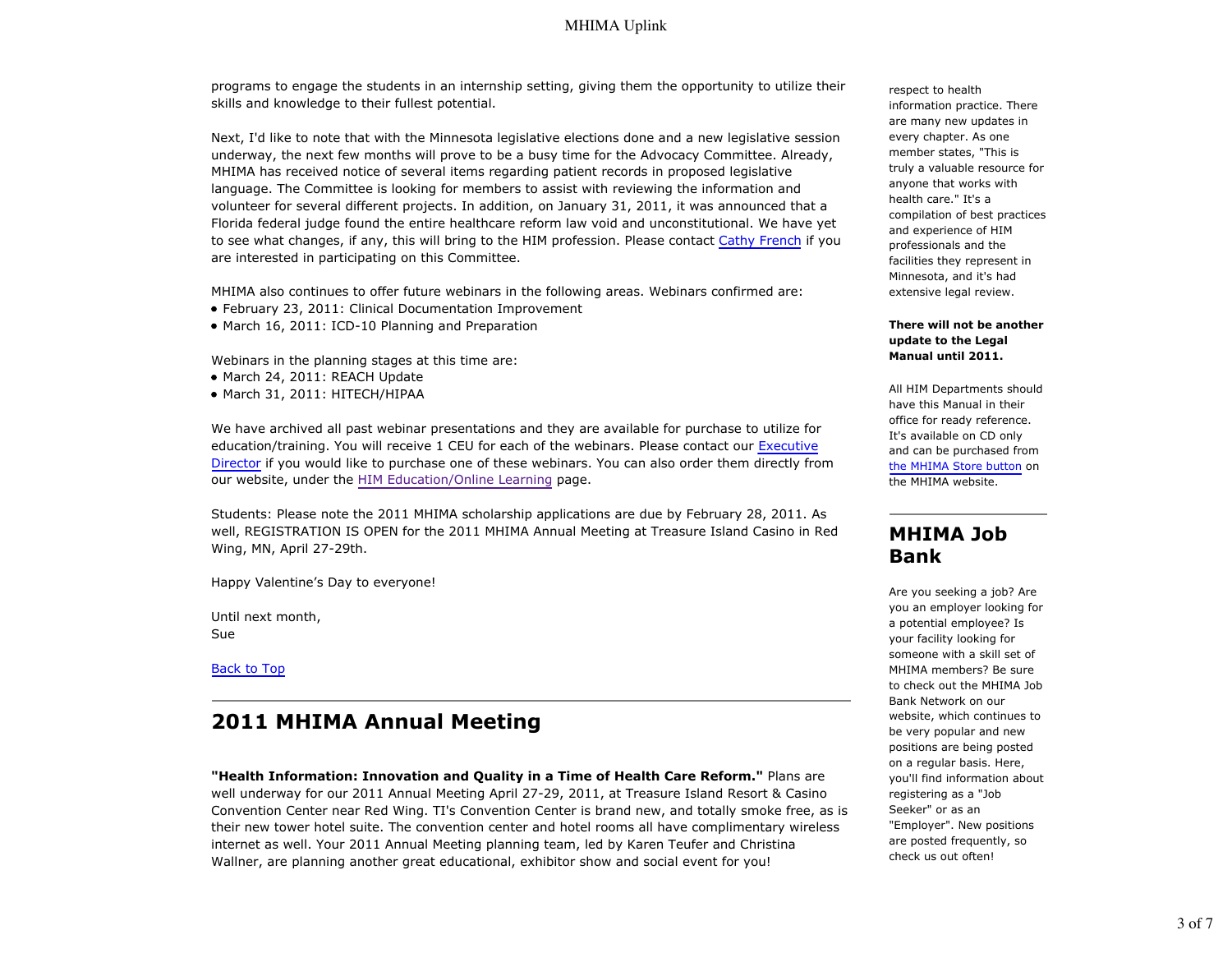#### MHIMA Uplink

Registration is now open from our website, where you can also find the Program of Events, hotel accommodation information, and travel directions.

Register early and plan to join us!

Do you have .JPG photos of MHIMA events of this past year?

Would you like to share them with our annual meeting attendees in a continuous PowerPoint at various spots in our meeting? Email them to MHIMA's Executive Director for inclusion in the photo presentation.

Back to Top

## **2011 Annual Meeting Silent Auction**



It's that time of year! MHIMA's annual meeting committee is seeking your support for our MHIMA Student Merit Scholarship Program through your gifts to our not-so-Silent Auction. Auction items can include artwork, jewelry, gift baskets, electronics, gift certificates, craft items, and much more. Gifts can be contributed from individuals, from a group of colleagues, or from our vendor exhibitors. All proceeds benefit our MHIMA Student Merit Scholarship Fund.

This year, our Silent Auction will be open from noon on Wednesday through 6 pm on Thursday. More time to browse, more time to bid! Remember, this is a fundraiser, so bid with enthusiasm!

Let us know about your planned gift to our Silent Auction by contacting MHIMA's Executive Director. Bring your gift to the Annual Meeting Registration Desk no later than Thursday morning, April 28th.

Let's make this a year's auction proceeds the largest ever!

Back to Top

## **MHIMA's Lunch & Learn Webinars**

MHIMA's Lunch & Learn Webinar series continues for 2011. All webinars are being recorded and a DVD is available for purchase if you cannot attend the live event. Visit the MHIMA website and click on the HIM Education button/Online Learning for complete details on the "live" events as well as ordering recorded webinars.



**Job Seekers:** There is no fee to register.

**Employers:** Job posting fees are very reasonable and reach all of our MHIMA membership. E-blasts of job announcements are also available for purchase.

Click Here to visit the MHIMA Job Bank.

# **MHIMA Coding & Data Quality Roundtable Tool**

#### **Kits**

The MHIMA Coding & Data Quality Committee's newest PowerPoint presentation, including case study questions, is **"Neoplasms - Carcinoid Tumor"** There is an accompanying case study answer presentation. This is one of several "tool kits" developed for use by MHIMA members to support coding education and discussion in your facilities and at your regional meetings.

Is there a tool kit topic that needs to be developed? Let your needs be known. Contact Angela Jackson or Jessica Peterson.

The general "Do It Yourself" PowerPoint tool kit gives you the guidelines to set up a coding roundtable.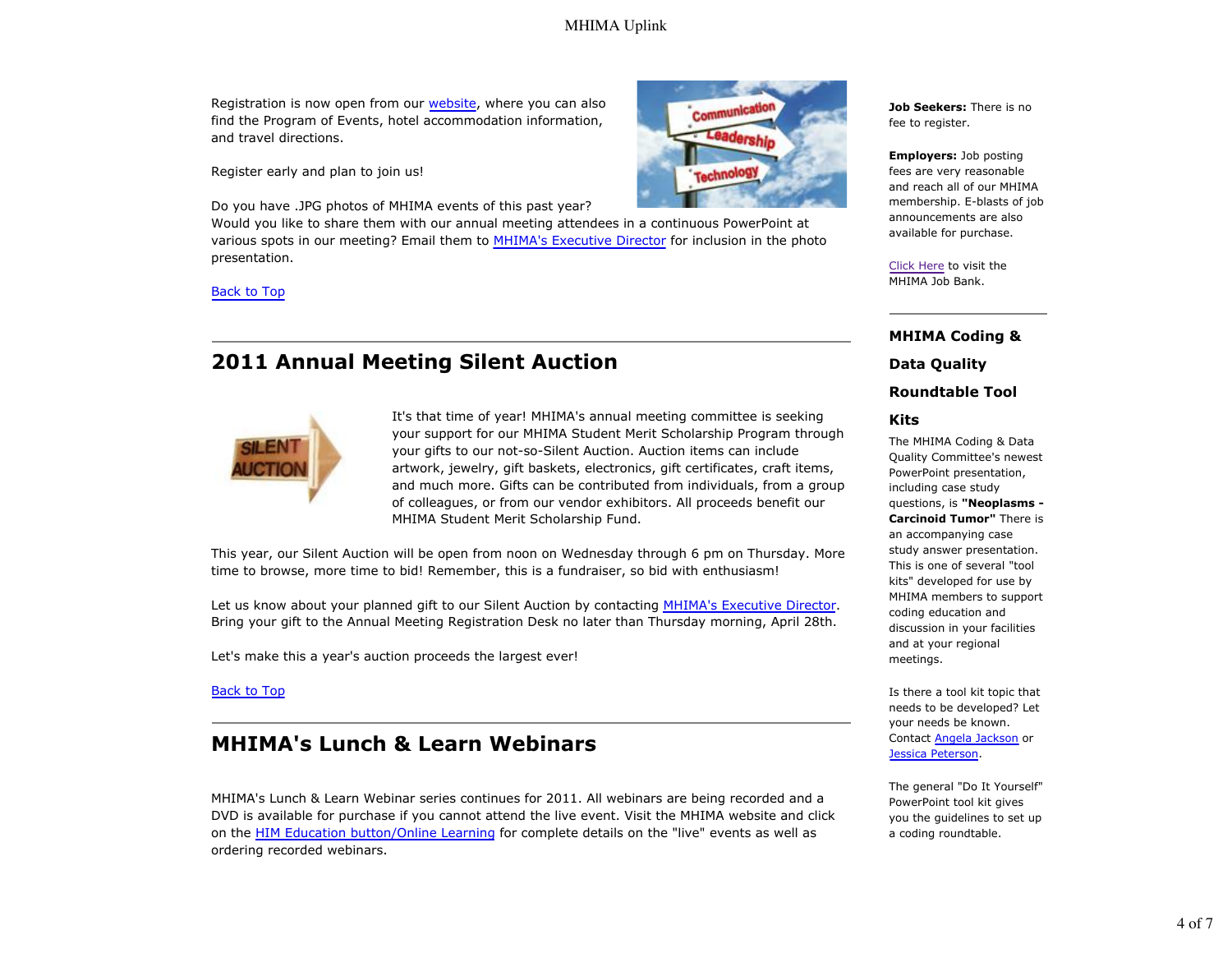

The next webinars on our schedule are:

- February 23: Clinical Documentation Improvement presented by Patti Collins Smith and Anne Tegen
- March 16: ICD-10 Planning and Preparation, presented by Brooke Palkie

Webinars in the planning stage include:

- March 24: REACH Update presented by Dr. Paul Kleeberg
- March 31: HITECH/HIPAA presented by Dwan Thomas Flowers

All webinars are \$59 per "live" connection for MHIMA/AHIMA members, and worth one (1) CE for everyone participating at one site connection. Multiple connections at one site require separate registrations.

Archived versions are now available for \$49 for members, or a package of three for \$129.

The MHIMA webinar series is an opportunity to pick up needed information as well as earn CEUs at a very reasonable rate, and our presentations reach our members all across the state. We hope you take advantage of our webcasts!

#### Back to Top

## **Last Call for 2011 MHIMA Scholarships Applications**

Eligible Students: You only have until February 28, 2011, to have your application received for a 2011 MHIMA Student Merit Scholarship. Students who are HIM/HIT MN residents, or AHIMA members who designate Minnesota as their chosen state for affiliation, are eligible to apply when enrolled in an in-state or outof-state program. Applicants must have completed 50% of their program in a HIT or HIM accredited program, a graduate program related to HIM in a college or university accredited by a nationally recognized accrediting agency, a coding certificate program, or the



AHIMA Coding Basics Interactive Campus program. In addition, applicants must have a cumulative GPA of 3.0 out of 4.0 and must be AHIMA members. MN students from all program levels are eligible for scholarships, which are based on merit, not financial need.

#### **The application deadline closes on February 28, 2011 and all application materials must be received on or before that date.**

More information and application materials are available on the MHIMA website's calendar as well on the HIM education button on our website. Directors of accredited HIM/HIT programs in Minnesota

Additional tool kits on specific topics that have been developed and are available include Interventional Radiology, E&M, Heart Failure, updated Present on Admission (POA) and Aftercare vs Follow Up.

All are available on the Coding and Data Quality button on the MHIMA website. Watch for additional toolkits as they are developed!

And a reminder about your general coding questions: You are encouraged to use AHIMA's Coding CoPs for coding related questions. There is a general coding CoP community for coders as well as several for specific coding areas. These CoPs are a great resource for submitting coding questions and participating in the discussion threads surrounding the questions of others. To participate in these CoPs, Click Here.

## **Save-the-Date for the 2011 MHIMA Annual Meeting**

**"Health Information: Innovation and Quality in a Time of Health Care Reform."** April 27-29, 2011 at the Treasure Island hotel and conference center near Red Wing, Minnesota. Save the date!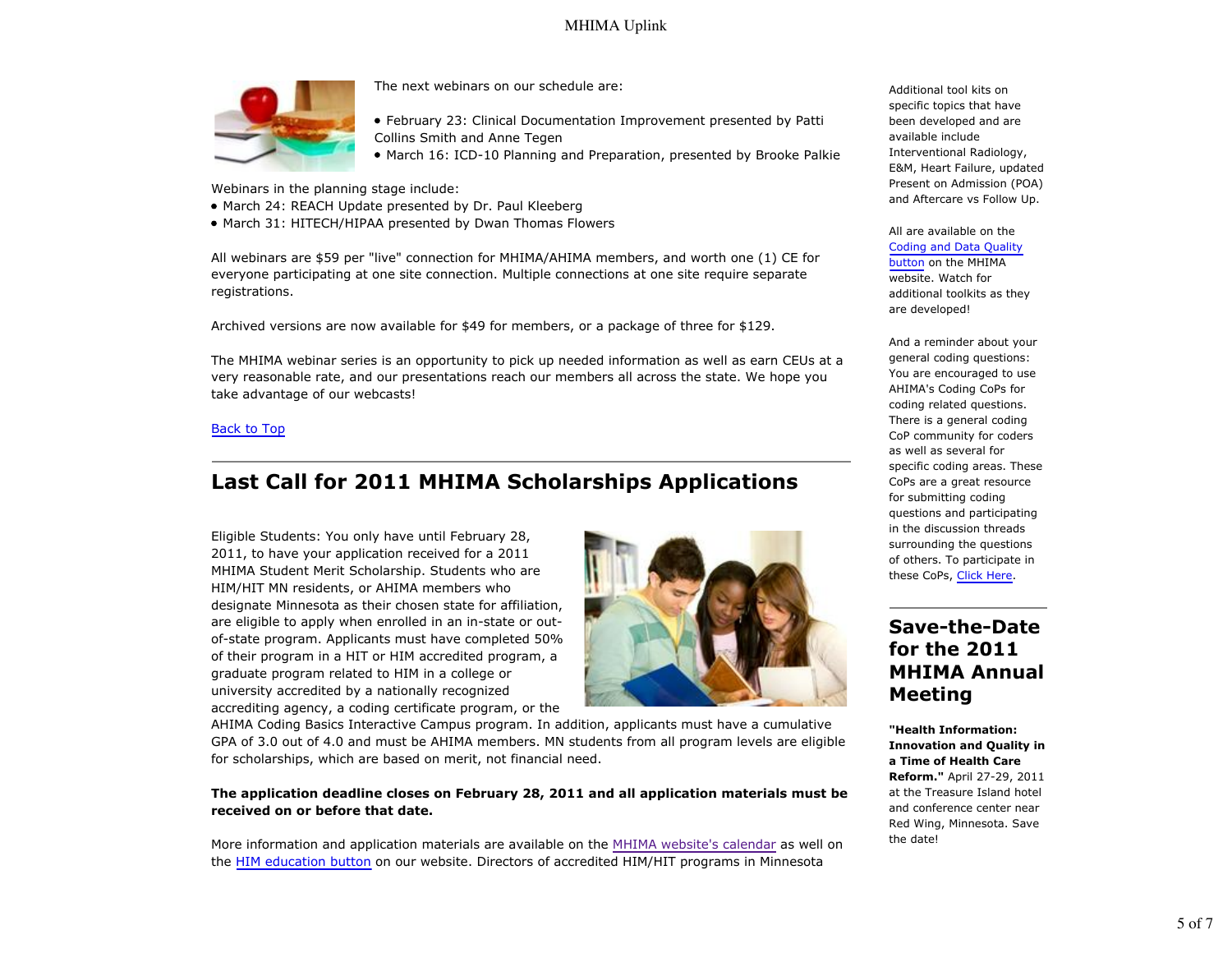also have the application materials.

Back to Top

## **MHIMA Members in the News**

Diana Warner, MS, RHIA, CHPS, has been named a Fellow with AHIMA. Diana, a past president of MHIMA in 2006-07, is a manager of professional practice resources with AHIMA. Congratulations on this distinction, Diana!

Back to Top

# **MHIMA 2011 Distinguished Member**

Do you know a colleague who is deserving of being named the 2011 MHIMA Distinguished Member? Your MHIMA Nominating Committee is seeking your recommendations for an individual deserving of this recognition. The 2011 Distinguished Member will be celebrated at our 2011 Annual Meeting on Thursday, April 28, 2011.



The Distinguished Member Award is MHIMA's highest award of honor. This award celebrates and honors outstanding members of MHIMA for their

loyal service to our state association and their contributions to our profession. It is awarded to an outstanding individual who has been an active member of MHIMA for five (5) years or longer and whose record of contributions to our field is truly exceptional.

Qualified nominees must be MHIMA members at the time of nomination, and have made an outstanding contribution to our profession in one or more of the following leadership areas:

- Volunteer service to our association, as an officer, director, committee chair or member, project or task force chair or member, CoP facilitator, or representative of the HIM field at governmental or state healthcare associations
- Outstanding achievement in professional practice through leadership in a specialty area or innovative approaches to methods improvement
- Leadership in education through regular presentations at HIM conferences or other educational events, respected instructor in academic HIM programs, or development of teaching strategies
- Contributions in research or published materials such as authorship, editing, or service on editorial boards for journals, books and other publications that advance the HIM profession

**Submit names of nominees by February 15, 2011, to Steph Luthi-Terry, chair of the 2011 Nominating Committee.** Click Here to view the criteria and a list of prior Distinguished Members.

Click Here to download the nomination form.

## **MHIMA Promotional Items**

Check out our MHIMA Store on our website. You'll find tailored logo button-downs, cozy crews and hoodies, and a stunning sterling silver key ring, embossed with our logo, for sale. These items would make a great gift for yourself, a colleague, or to honor someone's achievement.